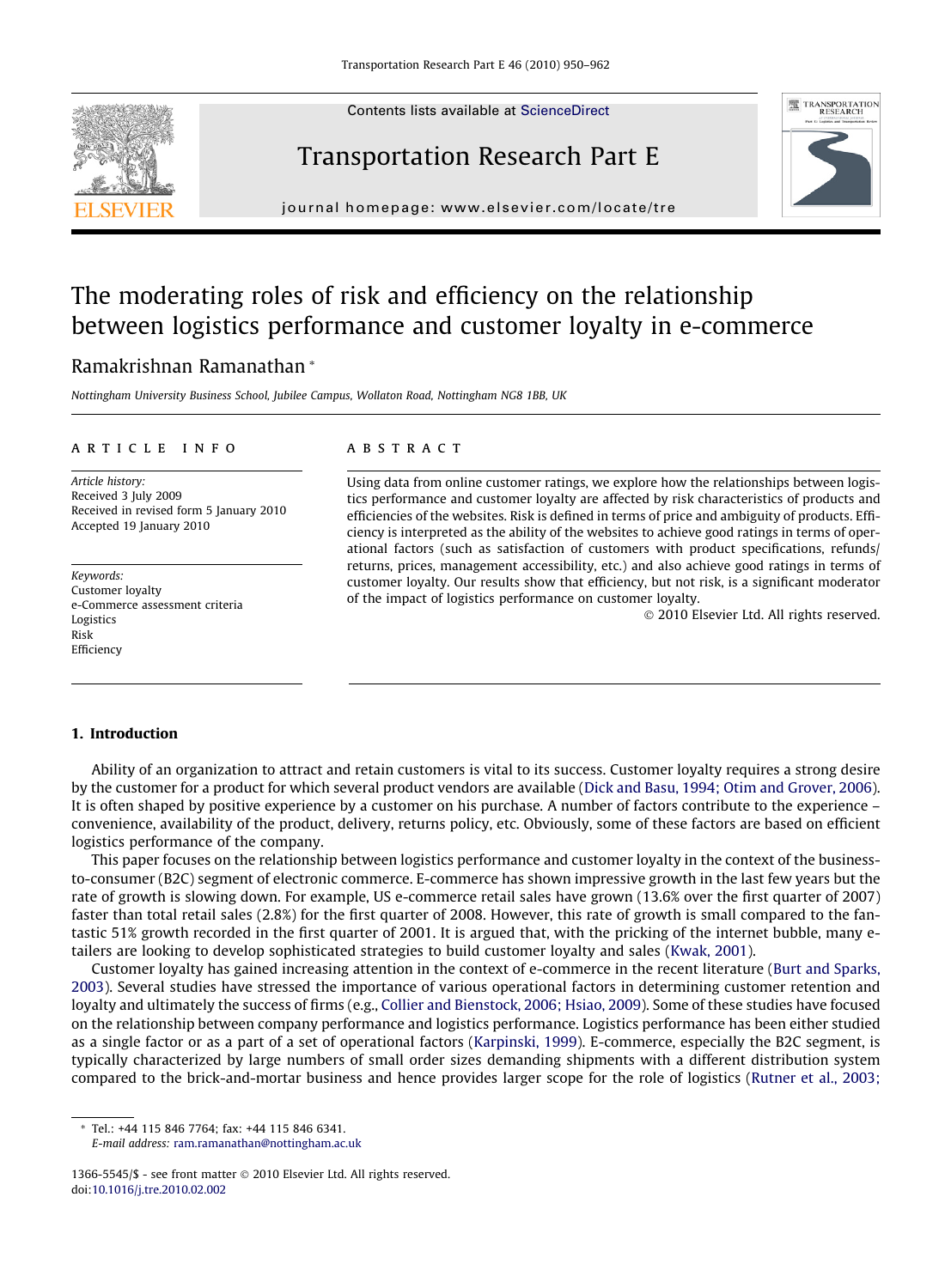[Bailey and Rabinovich, 2005, 2006; Cho et al., 2008; Hsiao, 2009](#page--1-0)). It is believed that e-commerce has provided new opportunities to third-party logistics (3PL) service providers [\(Kroll, 1999\)](#page--1-0) and that with continued growth of e-commerce, the importance of logistics is set to increase.

It has been recognized in the literature that risk characteristics of products could affect the relative importance of logistics and other operational factors (e.g., [Finch, 2007\)](#page--1-0). Further, using the resource-based-view of a firm as their theoretical background, a number of previous studies have found that efficiency could act as a moderator affecting the links between resource capabilities (including logistics capabilities) and performance [\(Nath et al., 2010; Lai, 2004; Daugherty et al., 2005](#page--1-0)). Hence, we study the role of risk and efficiency as moderating variables on the relationships between logistics performance and customer loyalty in this paper. Perceived risk plays an important role in shaping consumer behaviour [\(Hofacker, 2000](#page--1-0)) and is especially important with online customers ([Doolin et al., 2005](#page--1-0)). Risk is a product-specific variable and varies based on the price and ambiguity of the product [\(Finch, 2007](#page--1-0)). Efficiency is a website-specific variable. We define efficiency of websites in terms of their ability to achieve good ratings in terms of operational factors and also in terms of customer loyalty.

The paper is organized as follows. A brief literature survey on concepts relevant to this paper is provided in the next section. The conceptual setting of the paper is provided in Section 3, where the moderating roles of risk and efficiency on consumer behaviour are examined. Section 4 discusses data and results of empirical analysis. Detailed discussions of the result of this study are provided in Section 5. Finally, Section 6 provides the conclusions of this study along with limitations and scope for future research.

#### 2. Literature survey

#### 2.1. The role of logistics performance on customer loyalty in e-commerce

There is a growing body of literature on the customer service factors and quality measurement in e-tailing ([Collier and](#page--1-0) [Bienstock, 2006; McKinney et al., 2002\)](#page--1-0). In general, customers use a variety of factors to judge the performance of an etailor and decide on their loyalty. In line with the focus of this study, we focus only on logistics-related operational factors below.

While the role of logistics on firm performance has been well researched in a traditional context (e.g., [Morash and Clinton,](#page--1-0) [1997; Wisner, 2003; Green et al., 2008; Wong and Karia, in press; Yang et al., 2009](#page--1-0)), this topic has received relatively less attention in an e-commerce context. Traditionally, logistics services are built to facilitate efficient flow of goods, information, and cash. However, this linear relationship is said to have been broken in the e-commerce context, though the experiences of the past decade show that this has not been fully materialized ([Rabinovich and Knemeyer, 2006](#page--1-0)). According to [Rabinovich](#page--1-0) [and Knemeyer \(2006\)](#page--1-0), the importance of logistics service providers has increased in the electronic marketplace. They have categorized the logistics services in e-commerce context on the basis of service-form (information-based and physical-asset based) and hub-functionality (buyer-focused, supplier-focused and delivery-focused). [Bailey and Rabinovich \(2005, 2006\)](#page--1-0) have studied the impacts of inventory postponement and speculation on e-commerce. They have found that two key merchandise features––popularity and vintage––were driving forces in internet retailers' decisions to postpone their inventory.

Logistics plays a very important role in ensuring customer loyalty. The factors related to logistics are experienced by customers after making payments, and are often grouped as one of the post-purchase factors. Studies have found that customers generally considered physical delivery as a very important factor [\(Esper et al., 2003; Agatz et al., 2008](#page--1-0)) and that logistics capability is positively associated with firm performance in the computer and consumer electronics retailing industry ([Cho et al., 2008](#page--1-0)) and container shipping services [\(Yang et al., 2009\)](#page--1-0). Much has been written about the ''last mile" of internet supply chains [\(Esper et al., 2003; Kull et al., 2007; Lee and Whang, 2001\)](#page--1-0). Failure of many dot com enterprises is generally attributed to their inability to fulfill their online promises due to inadequate logistics support ([Rutner et al., 2003](#page--1-0)). Significant sources of customer dissatisfaction arises either due to late arrival (or non arrival) of the product, accuracy of the order and/ or due to damaged products.

Late arrival of the product would often make customers wait for the product with compounded anxiety levels. Logistics performance mainly deals with delivery speed and reliability but several studies have also included responsiveness, communication, order-handling and distribution (e.g., [Cho et al., 2008\)](#page--1-0) in the scope of logistics. [Esper et al. \(2003\)](#page--1-0) have considered four logistics-related variables (delivery time, product condition, delivery satisfaction expectations and carrier reliability) in their study and have found that they are more favourable to retail merchants enjoying higher awareness. [Lee and Whang](#page--1-0) [\(2001\)](#page--1-0) have suggested five logistics strategies to fill online orders: logistics postponement, dematerialization, resource exchange, leveraged shipments and click-and-mortar. In general, logistics performance can be improved by employing multichannel distribution, and most multi-channel e-tailers offer online consumers the option to return product via offline stores, which is greatly valued by customers ([Agatz et al., 2008\)](#page--1-0). The logistic platform for e-commerce fulfillment consists of logistics structure (e.g., direct distribution or via distribution centres), logistics processes (e.g., order-handling, storing, packing and transportation), and systems for information and reporting ([Aldin and Stahre, 2003\)](#page--1-0).

It is important that goods reach customers from warehouses without damage. There are research studies that showed that companies that used reliable carriers for delivery had better patronage from customers [\(Esper et al., 2003; Heim and](#page--1-0) [Field, 2007\)](#page--1-0). Adequate arrangements to process the products returned by customers is an important factor in the competitive market. This issue of reverse logistics is increasingly becoming a major consideration in e-commerce transactions.